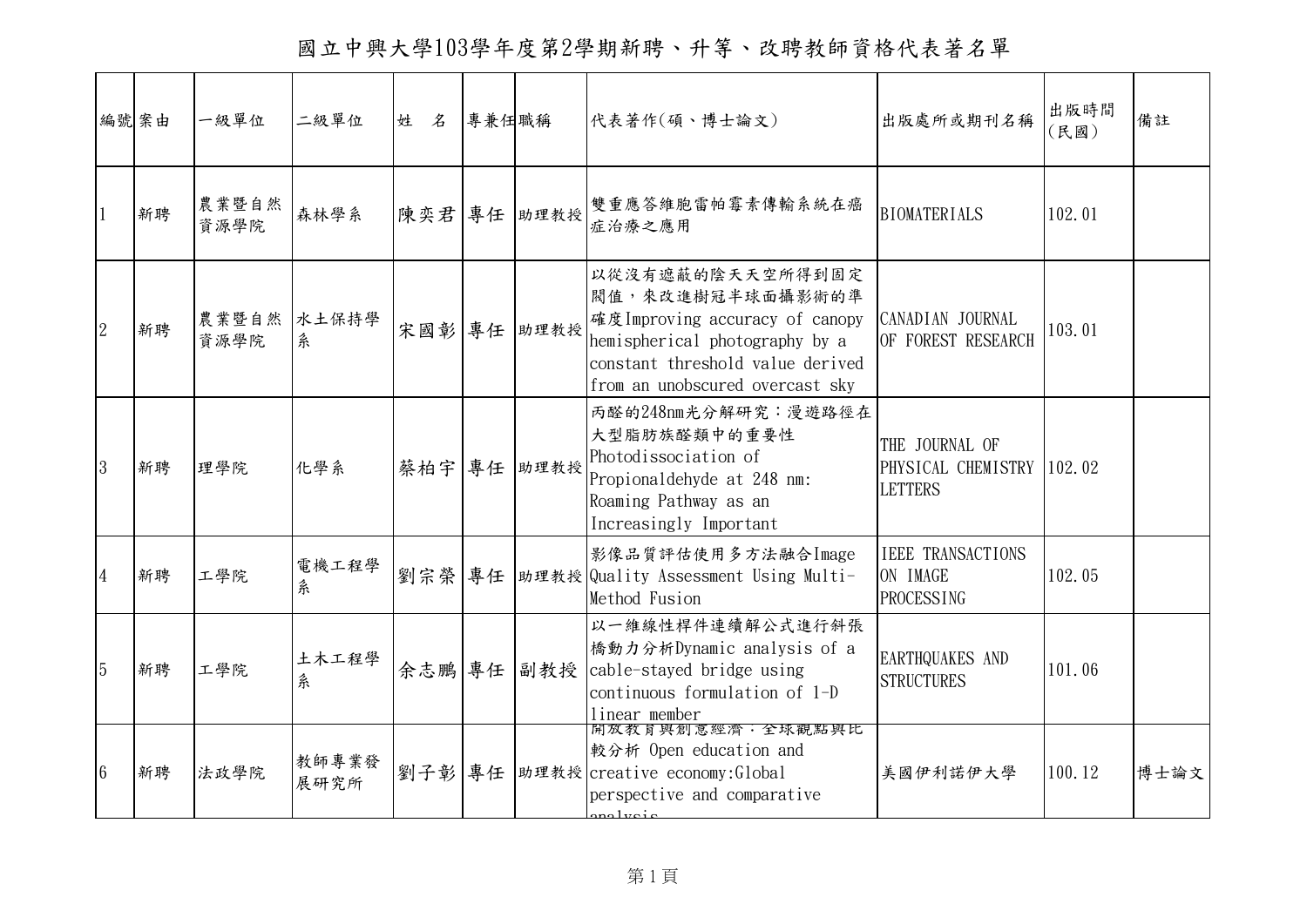國立中興大學103學年度第2學期新聘、升等、改聘教師資格代表著名單

|                | 編號案由 | 一級單位          | 二級單位         | 姓 名       | 專兼任職稱 | 代表著作(碩、博士論文)                                                                                                                                                                                                                                            | 出版處所或期刊名稱                                                 | 出版時間<br>(民國) | 備註 |
|----------------|------|---------------|--------------|-----------|-------|---------------------------------------------------------------------------------------------------------------------------------------------------------------------------------------------------------------------------------------------------------|-----------------------------------------------------------|--------------|----|
| $\overline{7}$ | 升等   | 文學院           | 圖書資訊學<br>研究所 | 蘇小鳳 專任 教授 |       | 科技化的圖書館讀者服務                                                                                                                                                                                                                                             | 五南出版                                                      | 103.07       |    |
| 8              | 升等   | 農業暨自然<br>資源學院 | 農藝學系         | 王強生       | 專任 教授 | 水稻台農67號及其香味突變體SA0420<br>之蛋白體學研究A proteomic study<br>of rice cultivar TNG67 and its<br>high aroma mutant SA0420                                                                                                                                          | PLANT SCIENCE                                             | 103.01       |    |
| 9              | 升等   | 農業暨自然<br>資源學院 | 農藝學系         | 古新梅 專任 教授 |       | 利用cDNA-AFLP策略偵測刺角瓜對抗<br>PRSV病毒防禦機制相關的抗病基因<br>Differential Gene Expression in<br>Response to Papaya ringspot virus PLOS ONE<br>Infection in Cucumis metuliferus<br>Using cDNA- Amplified Fragment<br>Length Polymorphism Analysis                        |                                                           | 102.07       |    |
| 10             | 升等   | 農業暨自然<br>資源學院 | 昆蟲學系         | 葉文斌 專任 教授 |       | 紅圓翅鍬形蝨複合裡矸之退得分化。<br>更新世週期性冰河期及中央山脈分隔<br>所造成的四個主要支系<br>Differentiation in stag beetles,<br>Neolucanus swinhoei complex<br>(Coleoptera: Lucanidae): Four<br>major lineages caused by<br>periodical Pleistocene                                            | <b>MOLECULAR</b><br>PHYLOGENETICS AND<br><b>EVOLUTION</b> | 103.05       |    |
| 11             | 升等   | 理學院           | 化學系          | 邱文華 專任 教授 |       | 銠催化氫甲醯化骨牌式雙環化反應之<br>應用: physostigmine 與<br>physovenine之合成 Domino Rh-<br>catalyzed hydroformylation-double CHEMICAL<br>cyclization of o-amino cinnamyl<br>derivatives: applications to the<br>formal total syntheses of<br>physostigmine and physovenine | COMMUNICATIONS                                            | 102.07       |    |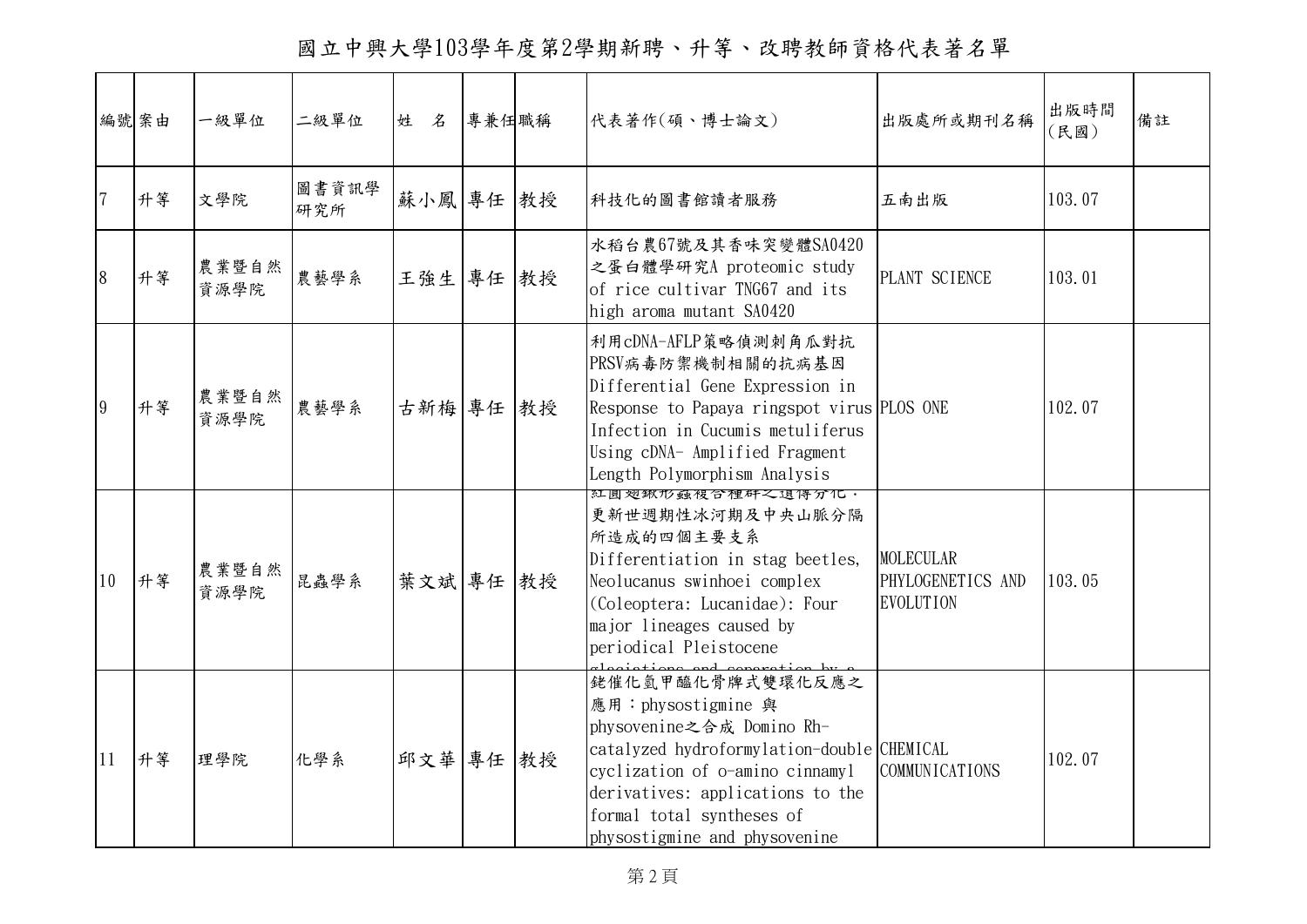國立中興大學103學年度第2學期新聘、升等、改聘教師資格代表著名單

|    | 編號案由 | 一級單位 | 二級單位          | 姓<br>名    | 專兼任職稱 |     | 代表著作(碩、博士論文)                                                                                                                                                                              | 出版處所或期刊名稱                                                                                    | 出版時間<br>(民國) | 備註 |
|----|------|------|---------------|-----------|-------|-----|-------------------------------------------------------------------------------------------------------------------------------------------------------------------------------------------|----------------------------------------------------------------------------------------------|--------------|----|
| 12 | 升等   | 理學院  | 化學系           | 賴秉杉 專任 教授 |       |     | 利用量子點與自發光分子共軛物以生<br>物發光共振能量轉移(BRET)法於自發<br>光誘發光動力自療應用<br>Bioluminescence resonance energy<br>transfer using luciferase-<br>immobilized quantum dots for<br>self-illuminated photodynamic  | <b>BIOMATERIALS</b>                                                                          | 102.01       |    |
| 13 | 升等   | 理學院  | 化學系           | 柯寶燦 專任 教授 |       |     | 雙金屬鎳與鈷錯合物應用於二氧化碳<br>和環氧環己烷共聚合反應之高效能催<br>化劑 Bimetallic nickel and cobalt<br>complexes as high-performance<br>catalysts for copolymerization of<br>carbon dioxide with cyclohexene<br>oxide | POLYMER CHEMISTRY                                                                            | 103.06       |    |
| 14 | 升等   | 理學院  | 物理系           | 紀凱容       | 專任    | 副教授 | 不只是安全索:曳絲能穩定跳蛛的跳躍 JOURNAL OF THE<br>More than a safety line: jump-<br>stabilizing silk of salticids                                                                                       | ROYAL SOCIETY<br><b>INTERFACE</b>                                                            | 102.08       |    |
| 15 | 升等   | 理學院  | 資訊科學與<br>工程學系 | 黃春融 專任    |       | 副教授 | 基於主要相機運動移除之影片顯著特<br>徵圖偵測演算法Video Saliency Map<br>Detection by Dominant Camera<br>Motion Removal                                                                                           | <b>IEEE TRANSACTIONS</b><br>ON CIRCUITS AND<br><b>SYSTEMS FOR VIDEO</b><br><b>TECHNOLOGY</b> | 103.08       |    |
| 16 | 升等   | 工學院  | 機械工程學<br>糸    | 蔡志成專任     |       | 教授  | 一個新穎的零件組裝統計公差分析方<br>法 A Novel Statistical Tolerance<br>Anaiysis Method for Assembled                                                                                                      | International<br>Journal of<br>Production                                                    | 101.06       |    |
| 17 | 升等   | 工學院  | 化學工程學<br>系    | 李思禹       | 專任    | 副教授 | 利用二磷酸核酮糖羧化酶/加氧酶為設<br>計基礎以構築能胞內回收二氧化碳之<br>轉基因大腸桿菌Rubisco-based<br>engineered Escherichia coli for<br>in situ carbon dioxide recycling                                                      | <b>BIORESOURCE</b><br><b>TECHNOLOGY</b>                                                      | 102.12       |    |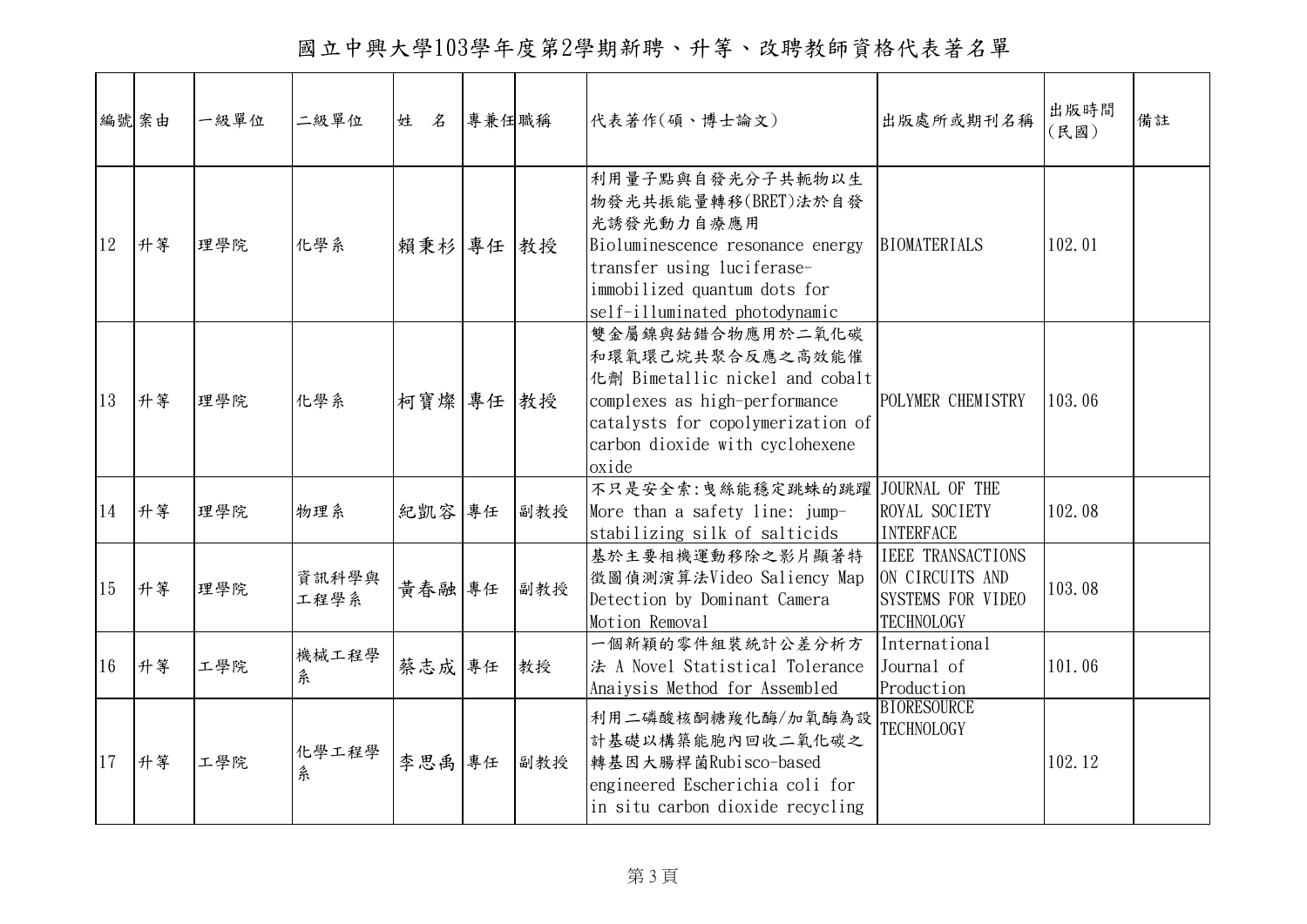國立中興大學103學年度第2學期新聘、升等、改聘教師資格代表著名單

|    | 編號案由 | 一級單位  | 二級單位                 | 姓 名    | 專兼任職稱 |    | 代表著作(碩、博士論文)                                                                                                                                                                                                                   | 出版處所或期刊名稱                                                   | 出版時間<br>(民國) | 備註 |
|----|------|-------|----------------------|--------|-------|----|--------------------------------------------------------------------------------------------------------------------------------------------------------------------------------------------------------------------------------|-------------------------------------------------------------|--------------|----|
| 18 | 升等   | 工學院   | 通訊工程研<br>究所          | 溫志煜 專任 |       | 教授 | 應用方向性天線於無線感測網路中實<br>現分散式叢集之研究Distributed<br>Clustering With Directional<br>Antennas for Wireless Sensor<br>Networks                                                                                                            | <b>IEEE SENSORS</b><br><b>JOURNAL</b>                       | 102.06       |    |
| 19 | 升等   | 生命科學院 | 分子生物學<br>研究所         | 楊文明 專任 |       | 教授 | SIAF657透過招募組蛋白去乙醯化酵<br>素至啟動子區與調節蛋白質核質分布<br>達成轉錄抑制調控The<br>transcriptional repression<br>activity of STAF65 gamma is<br>facilitated by promoter tethering MECHANISMS<br>and nuclear import of class IIa<br>histore descriptions | BIOCHIMICA ET<br>BIOPHYSICA ACTA-<br><b>GENE REGULATORY</b> | 103.07       |    |
| 20 | 升等   | 生命科學院 | 基因體暨生<br>物資訊學研<br>究所 | 陳盈璁 專任 |       |    | 台灣的基因毒性克雷白氏肺炎菌<br>副教授 Genotoxic Klebsiella pneumoniae<br>in Taiwan                                                                                                                                                             | Plos one                                                    | 103.05       |    |
| 21 | 升等   | 獸醫學院  | 獸醫學系                 | 陳建榮 專任 |       | 教授 | 外源性脫氫異雄固酮硫酸鹽(DHEA-S)<br>可回復雄性大白鼠因老化所引起中樞<br>神經細胞樹突結構的改變Exogenous<br>dehydroisoandrosterone sulfate<br>reverses the dendritic changes of<br>the central neurons in aging male<br>rats                                           | <b>EXPERIMENTAL</b><br><b>GERONTOLOGY</b>                   | 103.06       |    |
| 22 | 升等   | 獸醫學院  | 獸醫學系                 | 王之仰 專任 |       | 教授 | 酮體調升內皮連結素43(Cx43)隙連結<br>Ketone bodies upregulate<br>endothelial connexin 43 (Cx43)<br>gap junctions                                                                                                                            | THE VETERINARY<br><b>JOURNAL</b>                            | 102.12       |    |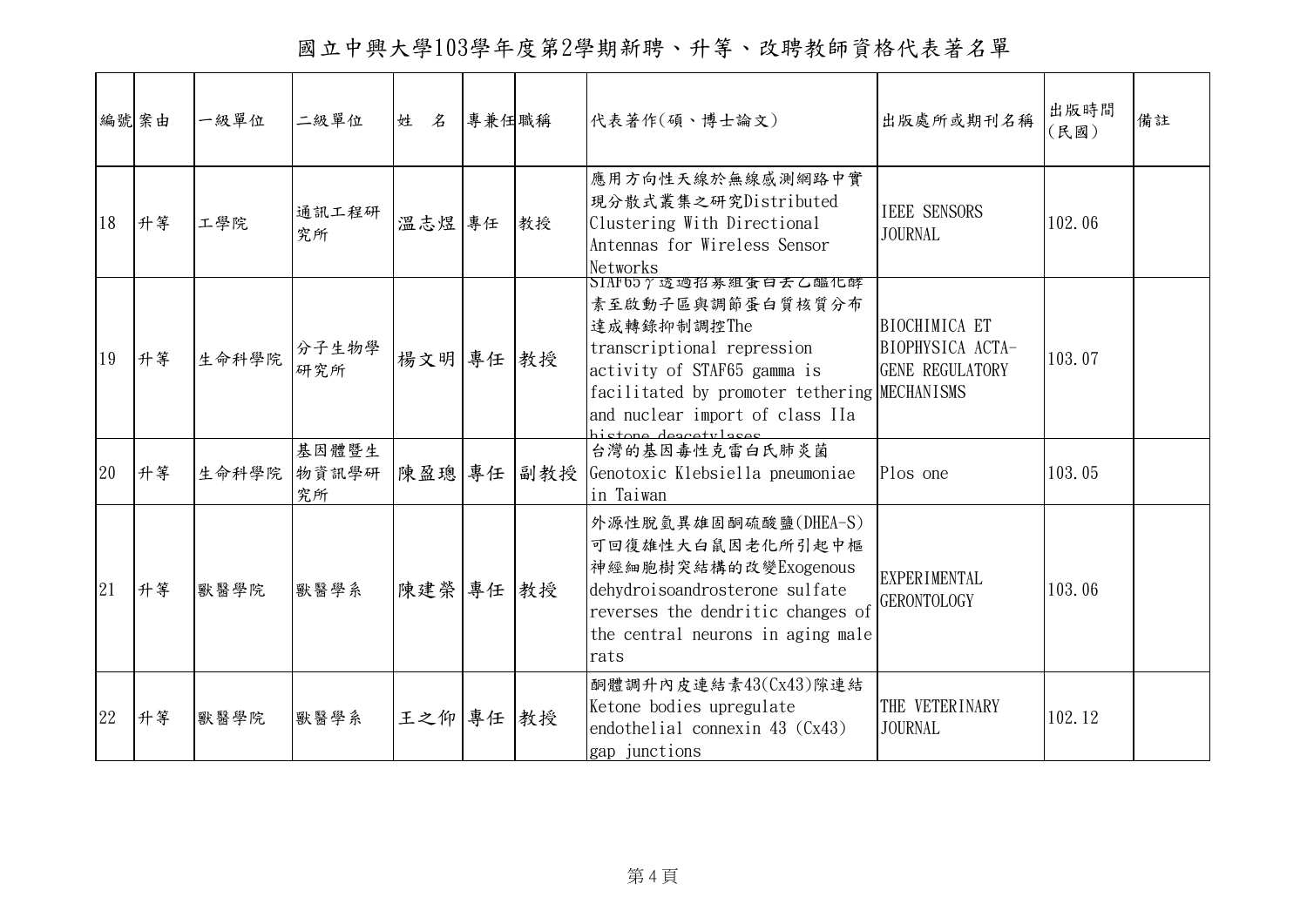國立中興大學103學年度第2學期新聘、升等、改聘教師資格代表著名單

|    | 編號案由 | 一級單位 | 二級單位           | 姓 名    | 專兼任職稱 |     | 代表著作(碩、博士論文)                                                                                                                                                                                                        | 出版處所或期刊名稱                                                 | 出版時間<br>(民國) | 備註 |
|----|------|------|----------------|--------|-------|-----|---------------------------------------------------------------------------------------------------------------------------------------------------------------------------------------------------------------------|-----------------------------------------------------------|--------------|----|
| 23 | 升等   | 獸醫學院 | 獸醫學系           | 王咸棋 專任 |       | 副教授 | 評估以0.8%nalbuphine局部點眼對於<br>犬隻白內障乳化術術後之疼痛與角膜<br>敏感度之效果Effect of Topical<br>Administration of 0.8% Nalbuphine<br>on the Cornea in Dogs after<br>Phacoemulsification                                                   | <b>JOURNAL OF</b><br>VETERINARY MEDICAL<br><b>SCIENCE</b> | 102.04       |    |
| 24 | 升等   | 獸醫學院 | 獸醫病理生物<br>學研究所 | 吳弘毅 專任 |       |     | 冠狀病毒正股次級基因體蘊含負股次<br>級基因體形成所需之cis-acting<br>elements/Identification of Cis-<br>副教授 Acting Elements on Positive-<br>Strand Subgenomic mRNA Required<br>for the Synthesis of Negative-<br>Strand Counterpart in Bovine | viruses                                                   | 103.07       |    |
| 25 | 升等   | 管理學院 | 企業管理學<br>条     | 莊智薰    | 專任    | 教授  | 知識密集團隊合作能夠管理嗎?檢測<br>人力資源管理系統、領導及內隱知識<br>之角色 Can Knowledge-Intensive<br>Teamwork Be Managed?Examining the Management<br>Roles of HRM<br>Systems, Leadership, and Tacit                                               | Journal of                                                | 102.03       |    |
| 26 | 升等   | 管理學院 | 企業管理學<br>糸     | 林谷合 專任 |       |     | 組織間關係、國際市場導向與海外績<br>副教授 效間非線性關係探討:國際化與學習<br>導向之干擾效果                                                                                                                                                                 | 台大管理論叢                                                    | 103.01接受     |    |
| 27 | 升等   | 管理學院 | 行銷學系           | 羅惠宜    | 專任    |     | 在我們周遭的QR codes: 人格特質、<br>對創新的態度與接受Quick response<br>副教授 codes around us: Personality<br>traits, attitudes toward<br>innovation, and acceptance                                                                      | Journal of<br>Electronic<br>Commerce Research             | 103.02       |    |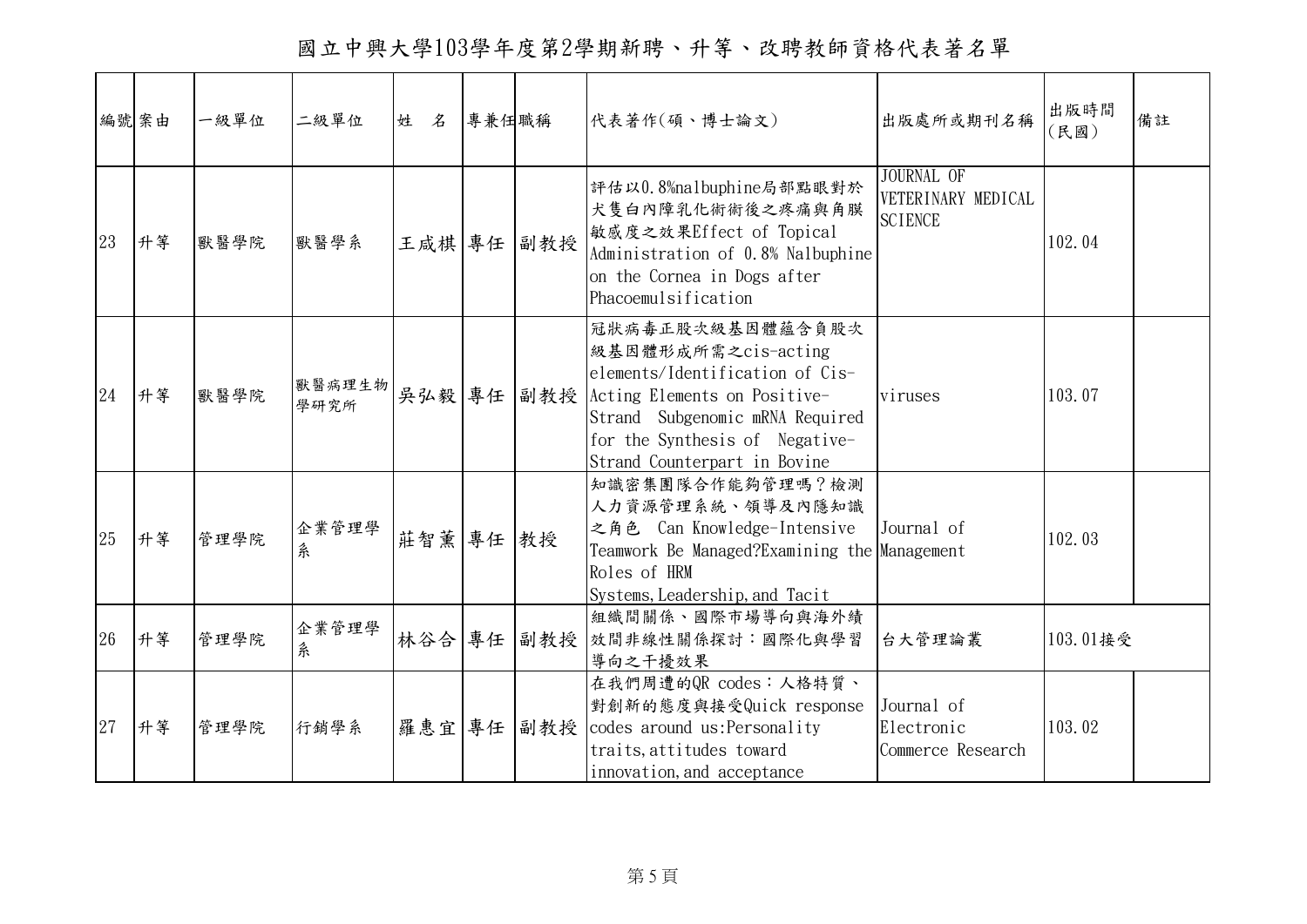國立中興大學103學年度第2學期新聘、升等、改聘教師資格代表著名單

|    | 編號案由 | 一級單位 | 二級單位                | 姓<br>$\mathcal{Z}$ | 專兼任職稱 |     | 代表著作(碩、博士論文)                                                                                                                                                                                   | 出版處所或期刊名稱                                                                        | 出版時間<br>(民國) | 備註   |
|----|------|------|---------------------|--------------------|-------|-----|------------------------------------------------------------------------------------------------------------------------------------------------------------------------------------------------|----------------------------------------------------------------------------------|--------------|------|
| 28 | 升等   | 管理學院 | 資訊管理學<br>糸          | 陳佳楨 專任             |       | 副教授 | 植基於無線射頻辨識技術之智慧型購<br>物環境:以類神經運算方法為整合評<br>估架構RFID-based intelligent<br>shopping enviroment:a<br>comprehensive evaluation<br>framework with neural computing                                      | Neural Comput &<br>Applic                                                        | 103.06       |      |
| 29 | 升等   | 管理學院 | 會計學系                | 許永聲 專任 教授          |       |     | 英國石油公司漏油事件對同產業公司<br>的影響---由市場反應與盈餘品質分析<br>Implications of the British<br>petroleum oil spill disaster for<br>its industry peers - evidence<br>from the market reaction and<br>earnings quality | ASIA-PACIFIC<br>JOURNAL OF<br>ACCOUNTING &<br><b>ECONOMICS</b>                   | 102.09       |      |
| 30 | 升等   | 管理學院 | 科技管理研<br>究所         | 沈培輝 專任             |       | 教授  | MLP類神經網路在線訓練時注入權重雜<br>訊之收斂分析Convergence Analyses<br>on On-Line Weight Noise<br>Injection-Based Training                                                                                        | <b>IEEE TRANSACTIONS</b><br>ON NEURAL NETWORKS<br>AND LEARNING<br><b>SYSTEMS</b> | 101.11       |      |
| 31 | 改聘   | 文學院  | 外國語文學<br>系進修學士<br>班 | 陳文苓 兼任             |       |     | 英語教學與戲劇教育劇場批判性跨文<br>化覺察能力的探索與對話 EFL<br> 助理教授   learners developing critical<br>intercultural awareness through<br>process drama: Dialogue and                                                  | 美國德倫大學                                                                           | 101.12       | 博士論文 |
| 32 | 新聘   | 文學院  | 台灣文學與<br>跨國文化研      | 廖瑞銘 兼任 教授          |       |     | Ui<<出死線>>論台灣文學e宗教向度                                                                                                                                                                            | 台語研究                                                                             | 100.03       |      |
| 33 | 新聘   | 理學院  | 應用數學系               | 張水清 兼任             |       | 副教授 | 使用封閉系統壽命資料下各個體之貝<br>式經驗貝氏分類法 Bayes empirical<br>Bayes classification of<br>components using masked data                                                                                        | Communications in<br>Statistics-Theory<br>and Methods                            | 99.06        |      |
| 34 | 新聘   | 理學院  | 應用數學系               | 楊懿淑 兼任             |       |     | 需求不確定下空檔片之管理 Managing<br>副教授 Demand Uncertainty for Control<br>and Dummy Wafers                                                                                                                | The Journal of<br>American Academy<br>of                                         | 99.03        |      |